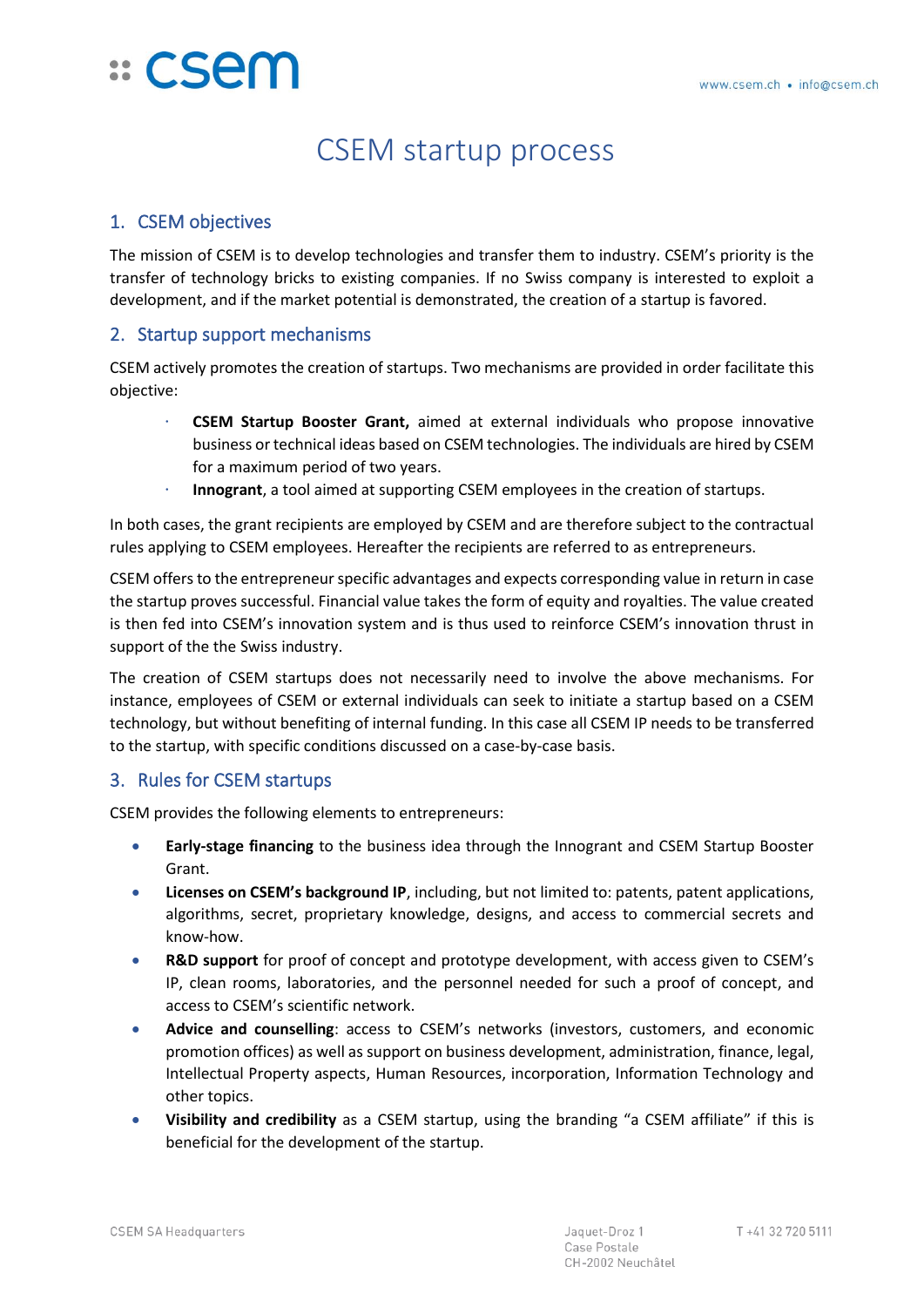In return for the above elements, CSEM requires:

- **Shares in the company** (20% maximum, non-dilutable up to a predefined level and time horizon). The equity is a compensation for the opportunity cost experienced by CSEM, and is monetized in the event of a future exit (acquisition, IPO) or distribution of dividends.
- **Licenses on CSEM's background IP**. The level of licenses is agreed according to the guidelines usually adhered to in Switzerland. The guidelines are available on CSEM'sintranet and internet sites.
- **Visibility.** The company agrees to quote CSEM as its source of technology in digital and printed communication material.

CSEM does not participate on the Boards of Directors of its startups. CSEM employees may, meanwhile, join their Advisory Board.

The specific agreement between the startup and CSEM about equity and licenses is negotiated between the CSEM management on one side, and the startup on the other, as early as possible in the startup process.

Benefits offered by CSEM during the realization of a Grant before the company's incorporation do not require any additional financing and are part of CSEM's contribution to the project. Following incorporation, services provided to the startup (e.g., payroll management, HR management, IT, IP or Legal) are invoiced to the startup. All projects between CSEM and the startup (e.g., supported through Innosuisse funding) are defined following CSEM's standard conditions.

Such agreements will be formalized in

- A terms sheet signed by CSEM on the one side, and the entrepreneur on the other, before the incorporation of the company.
- A license agreement for the transfer of licenses between CSEM and the startup, signed at the moment of incorporation, according to the usual processes in place at CSEM.

Payment for licenses come in the form of a one-time payment or of recurring royalties on product or service sales based on CSEM's IP (as defined above), or any possible mix of the two. The specific form is agreed on a case-by-case basis.

In principle CSEM maintains a veto right about sublicensing, and rights with regard to any income received by the startup from sublicensing CSEM IP, ranging from 50% to 15%, the latter following a few years of development (typically three to six years depending on the case). Sublicensing options are discussed on a case-by-case basis.

Use of the name and logo of CSEM will be defined on a case-by-case basis in the respective terms sheet and between CSEM and the startup, and thereafter in the IP and technology transfer contract.

#### 4. Early-stage financing: CSEM Startup Booster Grant

This program is dedicated to individuals that are outside of CSEM, who have a technology or business background, and who are willing to join CSEM for a limited time period. The call for new grants is announced on CSEM's internet pages, with two deadlines per year, one at the end of January and one at the end of August.

The objective of this program is to mature business ideas based upon technologies available at CSEM. The CSEM Startup Booster Grant can be used to advance technical aspects and/or business aspects of a proposal. Applicants must submit: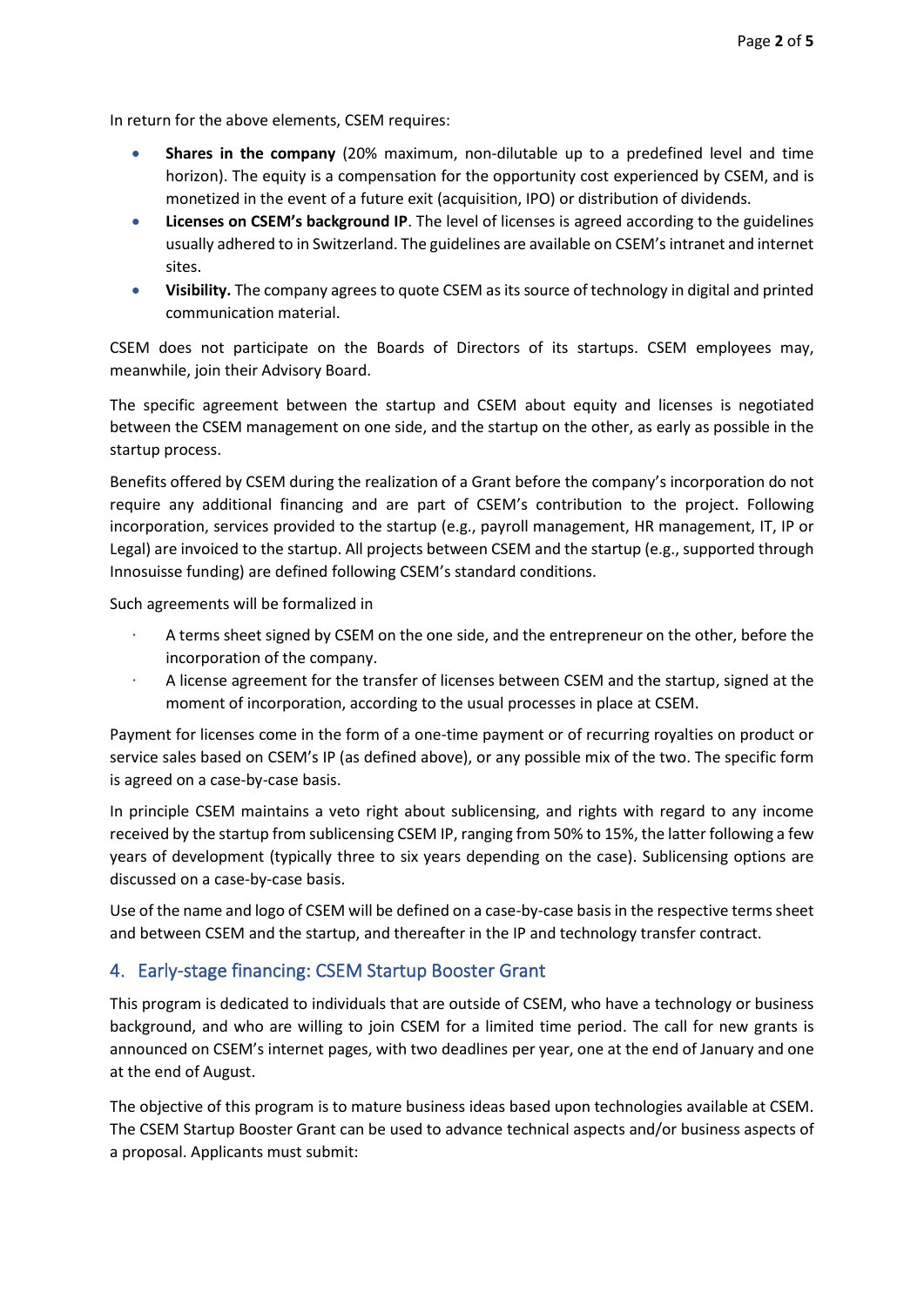- a business idea description, including all key business aspects of the proposal (see below)
- their CV
- a description of the work to be carried out at CSEM

The criteria against which the business ideas will be measured are:

- o Business model
- $\circ$  Accessible market(s) and business potential (orders of magnitude)
- o Market segment that is not filled
- o Competition landscape (competitors; alternative solutions)
- o Unique selling proposition (USP)
- o Existing knowledge @ CSEM
- $\circ$  Gap to reaching a commercial product/service (technical work to be done; business work to be done)—maturity of the technology in TRL (technology readiness level) terms
- $\circ$  Team (which competencies are present and which competencies are still required; how to obtain them)

CSEM needs to define and have approved a project to accompany the recipient(s). The technical aspects of the project are defined, before the Grant is given, by the corresponding Business Unit (BU) of CSEM in which the grantee's project is realized.

#### 5. The phases of the CSEM Startup Booster Grant



The process for **CSEM STARTUP BOOSTER GRANTS** is shown in Figure 1.

*Figure 1. High-level description of the CSEM Startup Booster Grant process.*

#### 6. Evaluation of applications and the decision-making process

CSEM assembles the applications and examines them for their eligibility, meaning the completeness of the documents required and identifies the level of alignment of each application with CSEM's technologies and priorities. Those applications that are not aligned, along with incomplete applications, are rejected and the respective applicants are informed.

For those applications that are aligned the candidate is interviewed at least twice. The final confirmation of the Grant award requires that the corresponding Business Unit of CSEM—alongside the candidate—defines a project and approves its cost, duration, and deliverables. The existence of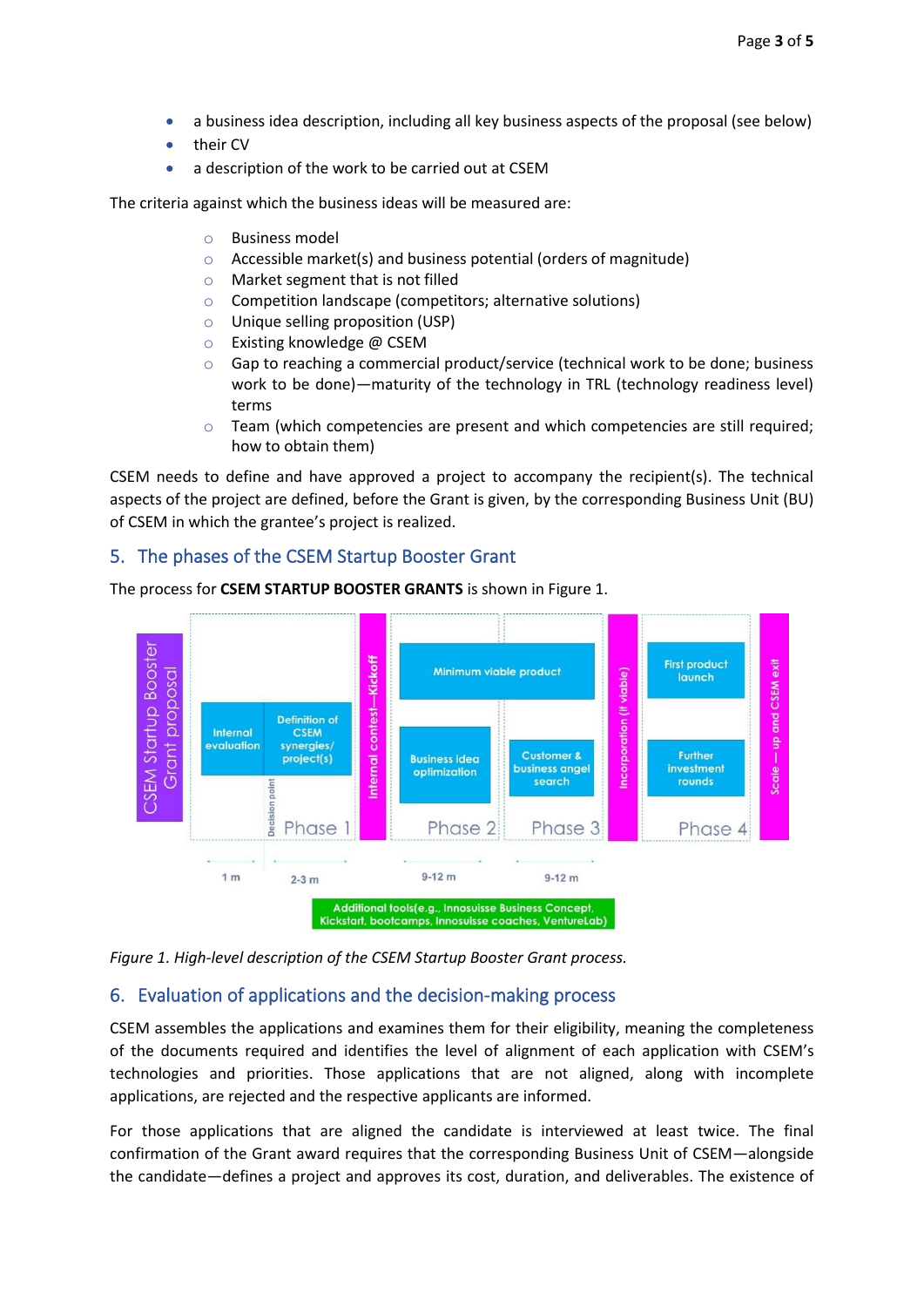Swiss companies that might be competitors of the startup is investigated. A Grant is given if and only if no such company exists or if no existing Swiss company is willing to acquire the technology from CSEM.

Candidates, both successful and unsuccessful, are informed by CSEM at the latest six weeks after the initial application deadline. In case of successful application, a contract is prepared by CSEM's Human Resources Department for the grantee.

## 7. Kickoff meeting

The kickoff meeting of the CSEM Startup Booster Grant program is an important milestone. The information conveyed to the beneficiary contains key aspects of the execution of the Grant and the agreement. More specifically, the agenda of the kickoff includes:

- Presentation of all resources that are available to provide support during the entire startup process
- Fine tuning of the proposed work program
- IP transfer and licenses—explaining CSEM's standard conditions and defining who is negotiating on behalf of CSEM
- Information on the incorporation process, including terms sheet preparation (template and role of each individual, duration, process, and costs)

# 8. Execution and end of the Grant

Specific go/no go milestones and regular meetings with mentors are defined for each Grant. The nature of these milestones depends on the nature of the project. The mentors monitor the evolution of the technical aspects of the project as well as that of its business aspects and provide information on resources available internally and externally, facilitating access to such resources. Regular meetings will be held between the entrepreneur and the mentors to monitor the project's business and technical progress.

There is a midterm assessment 12 months after the kickoff. It corresponds to the successful accomplishment of a hard go/no go element, defined during the kickoff. Go/no go milestones will be defined according to specific needs of the startup in terms of market potential, technology maturity, team, or any other issue. An important prerequisite for continuation of the Grant after the midterm assessment to the next phase is the formation of a startup team. As soon as the startup team is created all the members of the startup team will participate in these meetings.

Discussions on the Agreement (terms sheet, including a licensing agreement) between CSEM and the entrepreneur must start as soon as possible. This agreement shall address aspects as equity, licenses, and communications regarding CSEM technology. Towards the end of the duration of the grant, mentors and the entrepreneur will finalize the agreement. The preparation of the term sheet will be initiated by the entrepreneur. She/he will be supported in this process by a Vice President of CSEM in charge of this process. This agreement will be recorded in a terms sheet, which will be signed by both parties.

Following validation by CSEM's Executive Committee, the Agreement is presented by the entrepreneur(s) to the Committee of the Board of Directors of CSEM (CCA), which meets quarterly. The main criteria for its acceptance by the CCA are those listed in the "CSEM objectives" section of this document and the terms sheet. The CCA has the power to refuse the creation the startup. The terms sheet and the licensing agreement will be signed only after the approval of the CCA. After this step the startup's creation is deemed approved.